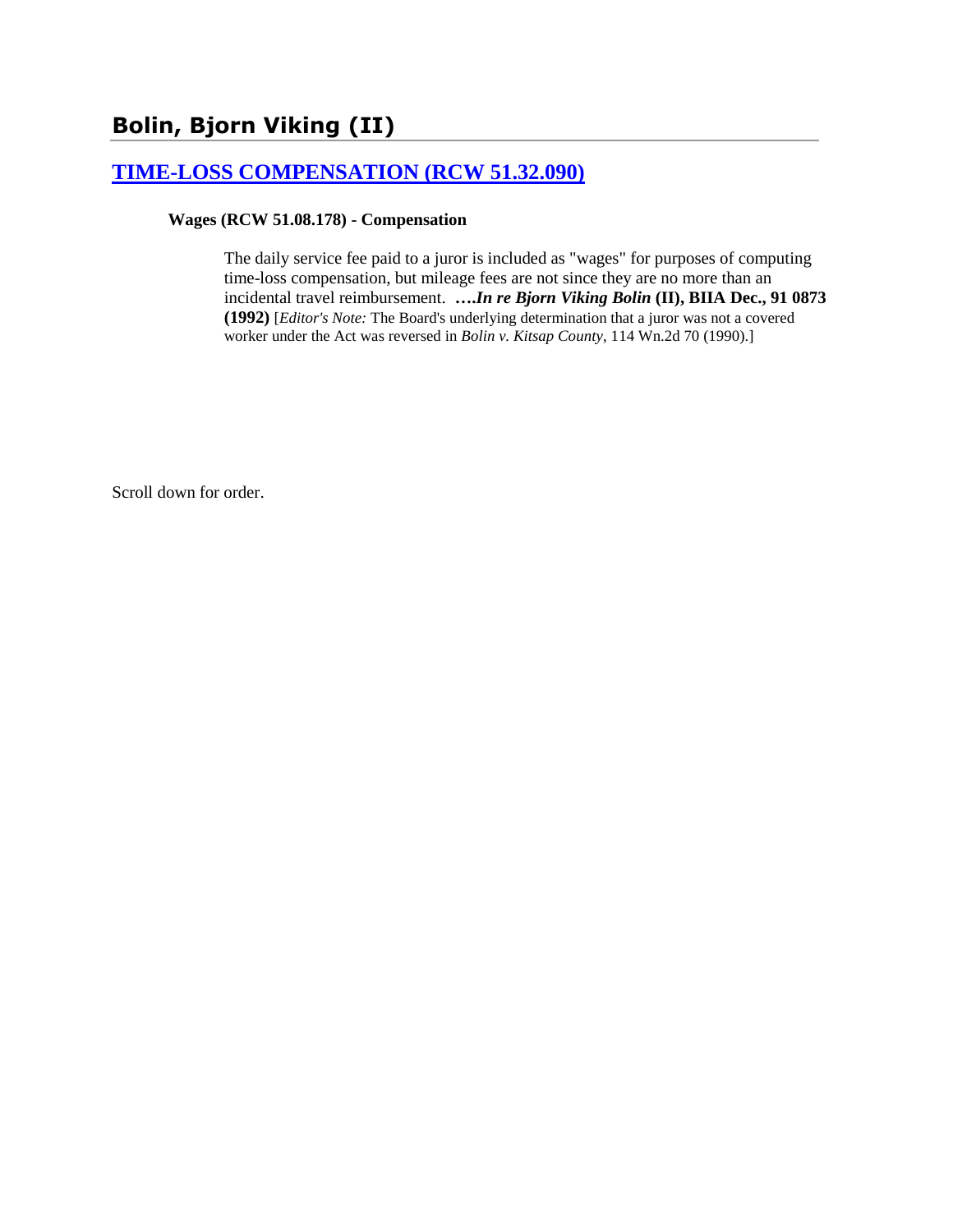## **BEFORE THE BOARD OF INDUSTRIAL INSURANCE APPEALS STATE OF WASHINGTON**

**)**

**IN RE: BJORN V. BOLIN ) DOCKET NO. 91 0873**

**CLAIM NO. S-668634 ) DECISION AND ORDER**

APPEARANCES:

Claimant, Bjorn V. Bolin, by R. S. Wilson & Associates, per Scott W. Jablon; and Pro Se

Self-insured Employer, Kitsap County, by Eisenhower, Carlson, Newlands, Reha, Henriot & Quinn, per Rebecca D. Craig

Department of Labor and Industries, by Office of the Attorney General, per John Wasberg, Assistant

This is an appeal filed by the claimant, Bjorn V. Bolin, on February 20, 1991, from an order of the Department of Labor and Industries dated January 15, 1991. The Department order of January 15, 1991 required the self-insured employer to pay all medical vendors for all services provided in relation to Mr. Bolin's claim in accordance with the medical aid rules; required the self-insured employer to pay Ms. Bolin at the rate of \$4.50 per hour for four hours per day to begin on the initial date Mr. Bolin was released to home health care from the hospital through July 24, 1990; required the self-insured employer to provide any necessary home and vehicle modifications in accordance with Washington Administrative Code 296-23-50015; and ordered that Mr. Bolin be kept on salary in accordance with RCW 51.32.090(6). The Department order is **REVERSED AND REMANDED**.

# **DECISION**

Pursuant to RCW 51.52.104 and RCW 51.52.106, this matter is before the Board for review and decision on timely Petitions for Review filed by the claimant and the self-insured employer to a Proposed Decision and Order issued on April 29, 1992 in which the order of the Department dated January 15, 1991 was reversed and the matter was remanded to the Department to issue an order instructing the self-insured employer to pay temporary total disability benefits from the date last paid through January 15, 1991 and to take such further action as may be appropriate.

The Board has reviewed the evidentiary rulings in the record of proceedings and finds that no prejudicial error was committed and said rulings are hereby affirmed. The issues presented by this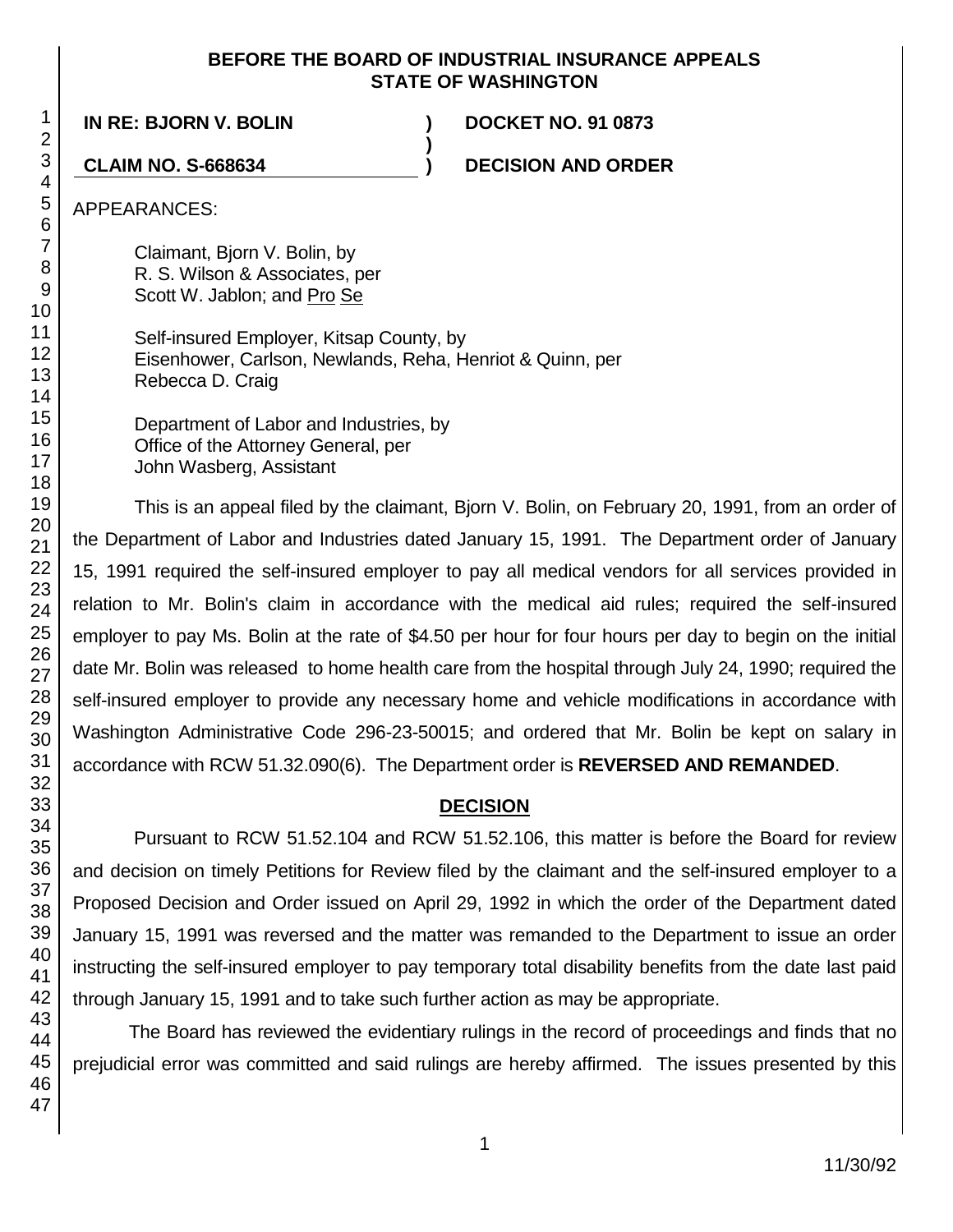appeal and the evidence presented by the parties are adequately summarized in the Proposed Decision and Order.

We have granted review in order to resolve the issue of Mr. Bolin's daily and monthly earnings as a juror for the Kitsap County Superior Court. We believe that the Proposed Decision and Order issued by our industrial appeals judge appropriately resolved the issues of whether Mr. Bolin is entitled to interest on past paid medical bills, whether he is entitled to a Board order setting interest payable on past due time loss compensation, and whether he is entitled to payment of attorney fees and costs for past litigation before the Board of Industrial Insurance Appeals and the Superior Court. While testimony concerning the provision of home health care services was presented, the parties did not present any probative testimony as to an appropriate rate of pay for Ms. Bolin's home health care services. Accordingly, the Department's determination that Ms. Bolin should be paid the rate of \$4.50 an hour for 4 hours per day for home health care commencing upon Mr. Bolin's release from hospital through July 24, 1990, shall not be disturbed.

Bjorn V. Bolin was seriously injured in an automobile accident while in the course of employment as a juror with Kitsap County Superior Court on April 14, 1984. Mr. Bolin suffered an incomplete quadriplegia as a result of the accident. Mr. Bolin was paid a fee for jury service of \$10.00 a day, per RCW 2.36.150. He additionally received the sum of \$14.35 for mileage costs. The term wages has been defined by RCW 51.05.178(1) as follows:

> The term "wages" shall include the reasonable value of board, housing, fuel, or other consideration of like nature received from the employer as part of the contract of hire, but shall not include overtime pay except in cases under subsection (2) of this section. However, tips shall also be considered wages only to the extent such tips are reported to the employer for federal income tax purposes.

Our Court of Appeals has interpreted RCW 51.08.178(1) as including any and all forms of consideration received by the employee from the employer in exchange for work performed. Rose v. Dep't of Labor & Indus., 57 Wn. App. 751, 758 (1990).

In this particular case, mileage reimbursement was designed to offset the cost of commuting to the job site. The mileage fee is no more than an incidental travel reimbursement which was not being tendered in exchange for the performance of Mr. Bolin's jury duties. Thus, Mr. Bolin's daily rate of pay was \$10.00.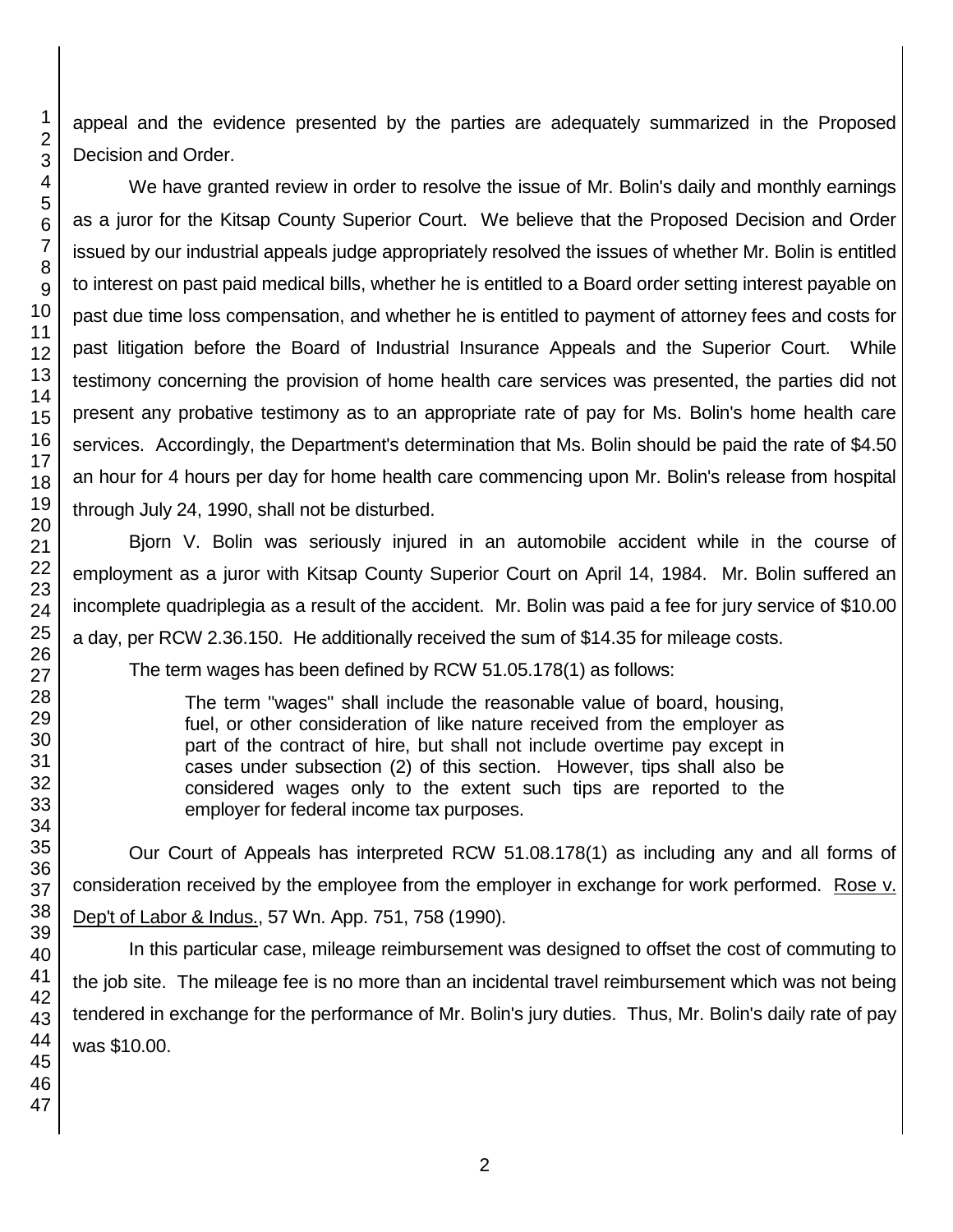The employer desires to continue the payment of wages to Mr. Bolin in accordance with RCW 51.32.090(6). This provision can obviously be legally utilized. It specifically states:

> Should a worker suffer a temporary total disability and should his or her employer at the time of the injury continue to pay him or her the wages which he or she was earning at the time of such injury, such injured worker shall not receive any payment provided in subsection (1) of this section during the period his or her employer shall so pay such wages.

The employer maintains that Mr. Bolin's monthly salary should be calculated at \$10.00 per day, seven days a month. We disagree.

The above-quoted exception to receipt of temporary total disability benefits provides a reasonable and rational device to determine a worker's wage where that worker is injured during a brief and irregular encounter with a particular employer. In re Pauline Sandstrom, BIIA Dec., 85 2110 at 4 (1987). Likewise, we noted in Sandstrom that the Industrial Insurance Act was not designed to pay injured workers an income for not working far in excess of their wages earned at the time of injury. Id. at 5.

It is not unreasonable to expect Mr. Bolin to have been available for his jury duties every court day of the month. So long as Mr. Bolin was impaneled as a juror, he was expected to attend court daily. His jury duty could only be shortened by permission of the court itself. Short of such leave, Mr. Bolin was legally bound to serve his jury tour. It is not unusual for jury cases to extend for more than 30 days depending on the complexity of the case and the deliberation process unique to each impaneled jury. In this instance, it is appropriate to establish Mr. Bolin's salary at \$50.00 per week. (5 court days per week x \$10.00 daily jury fee).

After consideration of the Proposed Decision and Order and the petitions for review filed hereto, and a careful review of the entire record before us, we are persuaded that the Proposed Decision and Order should be modified to reflect Mr. Bolin's accurate monthly wage.

We adopt the proposed Findings of Fact Nos. 1, 2, 3, 4, 5, and 6. We further adopt Conclusions of Law Nos. 1, 2, 3, and 5 (renumbered to 4). In addition, we make the following Findings of Fact and Conclusions of Law:

# **FINDINGS OF FACT**

7. Bjorn Bolin's daily salary at the time of his industrial injury on April 18, 1984 was ten dollars (\$10.00) per day. He was injured on his first day of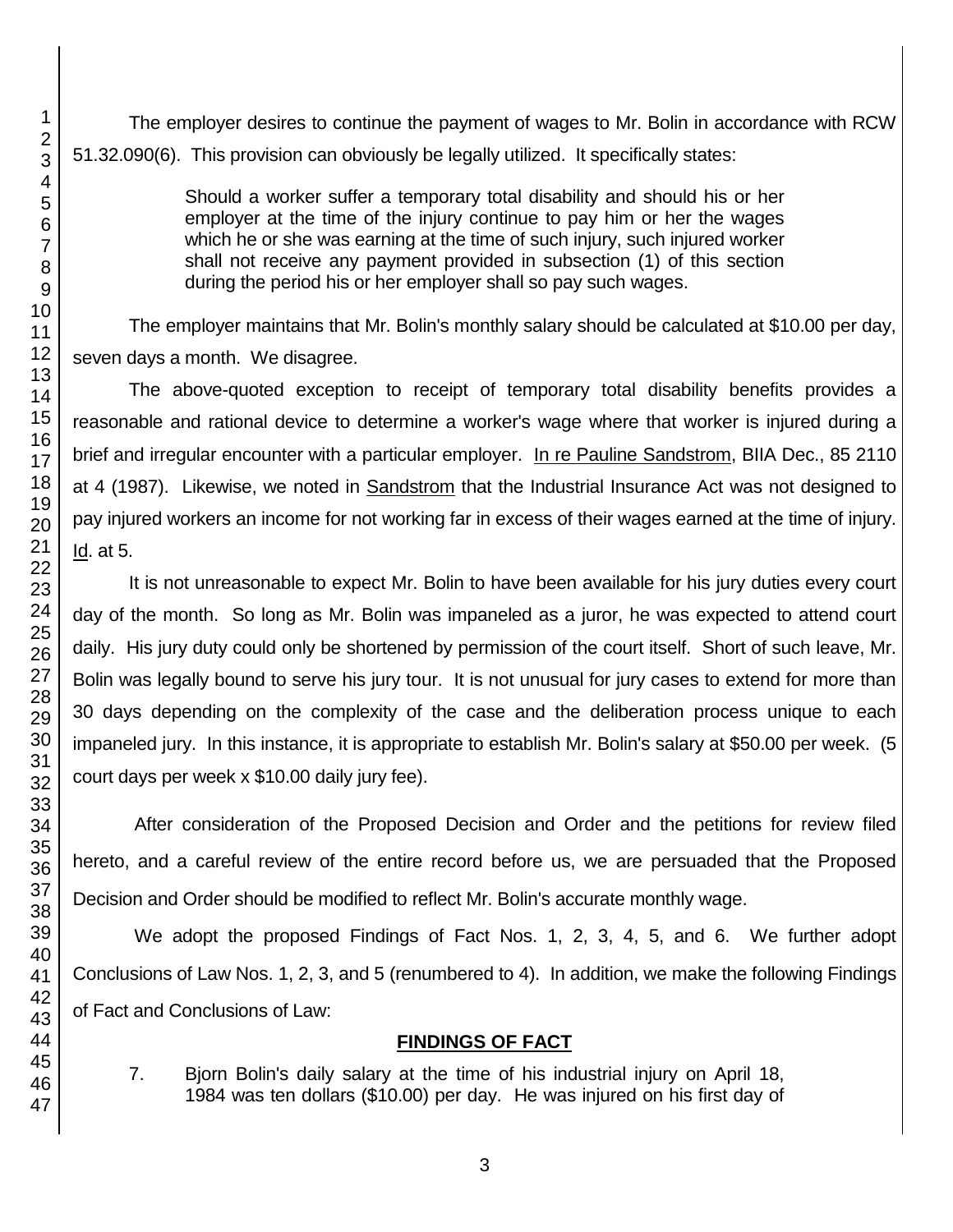employment. He would have worked as a juror five days per week, every week of his jury tour, had his services been required.

# **CONCLUSIONS OF LAW**

5. The order of the Department of Labor and Industries dated January 15, 1991 which instructed self-insured employer to pay all medical vendors; to pay Ms. Bolin at the rate of \$4.50 per hour for four hours per day to begin on the initial date Mr. Bolin was released to home health care from the hospital through July 24, 1990; required the self-insured employer to provide any necessary home and vehicle modifications in accordance with Washington Administrative Code 296-23-50015; and ordered that Mr. Bolin be kept on salary in accordance with RCW 51.32.090(6) is incorrect.

The Department order is reversed and this matter is remanded to the Department of Labor and Industries to issue an order which requires the self-insured employer to pay all medical vendors for services provided in relation to Mr. Bolin's claim in accordance with the medical aid rules; requires the self-insured employer to pay Ms. Bolin at the rate of \$4.50 per hour for four hours per day to begin on the initial date Mr. Bolin was released to home health care from the hospital through July 24, 1990; requires the self-insured employer to provide any necessary home and vehicle modifications in accordance with Washington Administrative Code 296-23-50015; and to order the self-insured employer to keep Mr. Bolin on salary in accordance with RCW 51.32.090(6) at the rate of \$10.00 per day, five days a week from the day that time loss compensation was last paid, less previous salary payments, and to take all further necessary and proper action as is required by law.

## It is so **ORDERED.**

Dated this 30<sup>th</sup> day of November, 1992.

|  | BOARD OF INDUSTRIAL INSURANCE APPEALS |  |
|--|---------------------------------------|--|
|  |                                       |  |

| $\sqrt{s}$                 |             |
|----------------------------|-------------|
| <b>S. FREDERICK FELLER</b> | Chairperson |

/s/  $\,$ FRANK E. FENNERTY, JR. Member

# **DISSENT**

I disagree with the Board majority's determination that, in keeping Mr. Bolin on salary in lieu of temporary total disability compensation pursuant to RCW 51.32.090(6), such salary should be calculated at the rate of \$10.00 per day, five days per week. I believe his salary should be calculated at the rate of \$10.00 per day for seven days per month, for a total of \$70.00 per month.